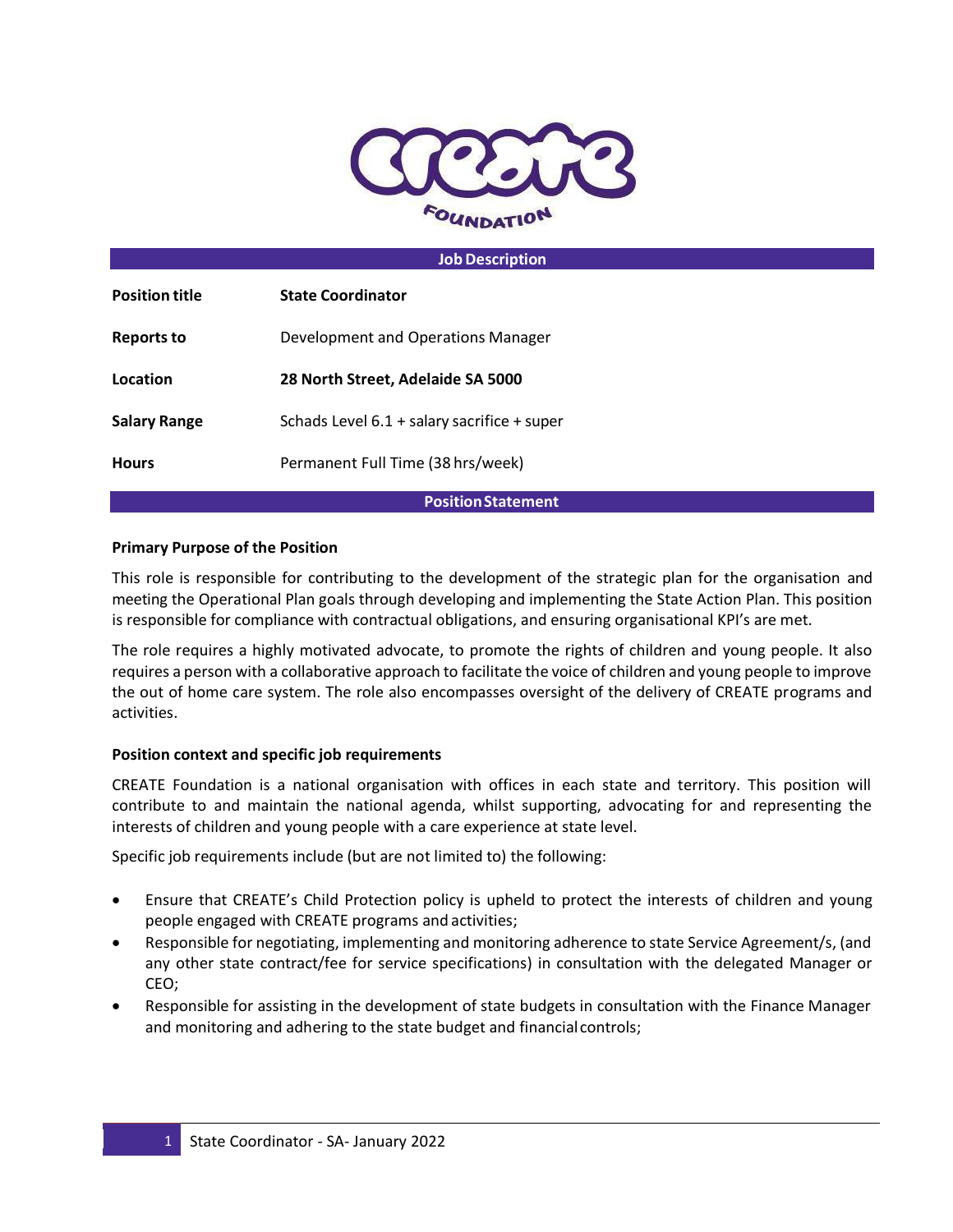- Contribute to the development of the organisations strategic plan, and take lead responsibility for developing and implementing the state Action Planannually;
- Advocate effectively at state and national level for the rights and well-being of children and young people with a care experience;
- Develop and maintain positive working relationships with key stakeholders (government and nongovernment).
- Interpret, implement and adhere to organisational policy;
- Manage, supervise and monitor staff performance;
- Collect accurate data, record statistics and analyse monthly statistical data to ensure KPI's are on track and risk is identified and reported;
- Provide high quality reports as required within required timeframes.
- Contribute meaningfully to national initiatives and programs.

### **Position Specifications**

### **Key Result Areas**

- Adhere to contractual obligations outlined in Service Agreements, andContracts.
- Adhere to state budget and financial controls.
- Effectively adhere to the State Action Plan goals, and achieve identified outcomes.
- Effect positive change for children and young people by informing public policy through systemic Advocacy.
- Maintain positive working relationships with key stakeholders.
- **•** Effectively manage, supervise and monitor staff.
- Interpret, implement and adhere to organisational policy and procedure.
- Provide quality reports and undertake required tasks within specified timeframes.
- **Ability to work in a culturally sensitive and inclusive manner**
- **Contribute to a positive organisational culture, and ensure that CREATE effectively facilitates Child Safe Standards**

### **Direct Reporting Relationships**

This position reports directly to the Development and Operations Manager.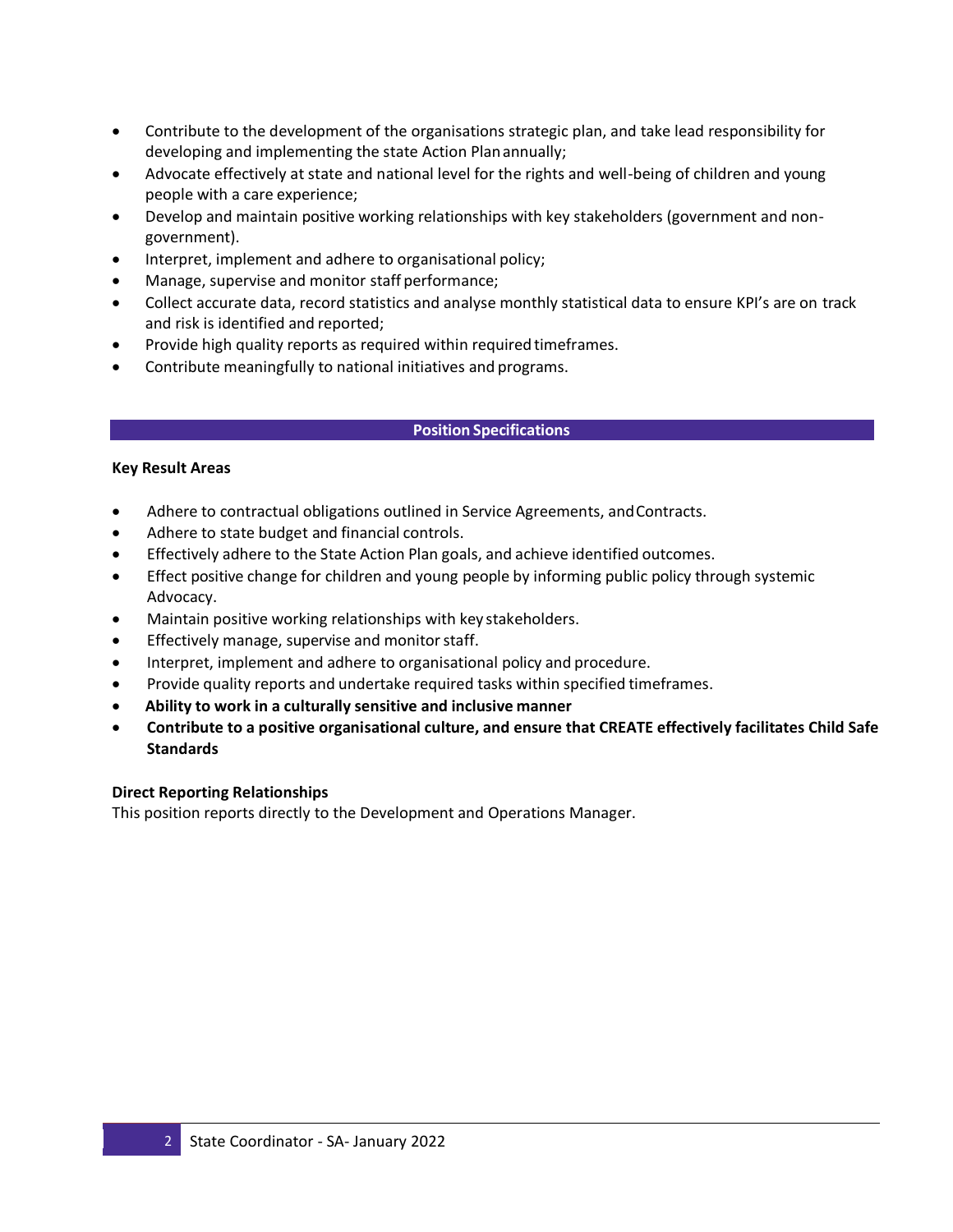## **Key Relationships**

### *Internal*

- a) National Operations Manager
- b) l Development and Operations Manager
- c) National Policy and Advocacy Manager
- d) National Marketing and Communication Manager
- e) National Finance Manager
- c) Direct reports staff

## *External*

- a) Children and young people with a careexperience
- b) Government departments and agencies
- c) Out of Home Care /sector representatives(NGO's)

# **Organisational Citizenship and team work**

- Demonstrate an active, dedicated commitment to the CREATE Mission, Vision and Core Principles.
- Actively seek to understand, represent and support CREATE's vision positively to all stakeholders, internally and externally.
- Ensure a high level of confidentiality and integrity; liaise with key stakeholders in a professional, respectful and constructive manner.

## **Key Challenges of the Role**

Competing demands in a large state with a limited budget and operating within a federated structure.